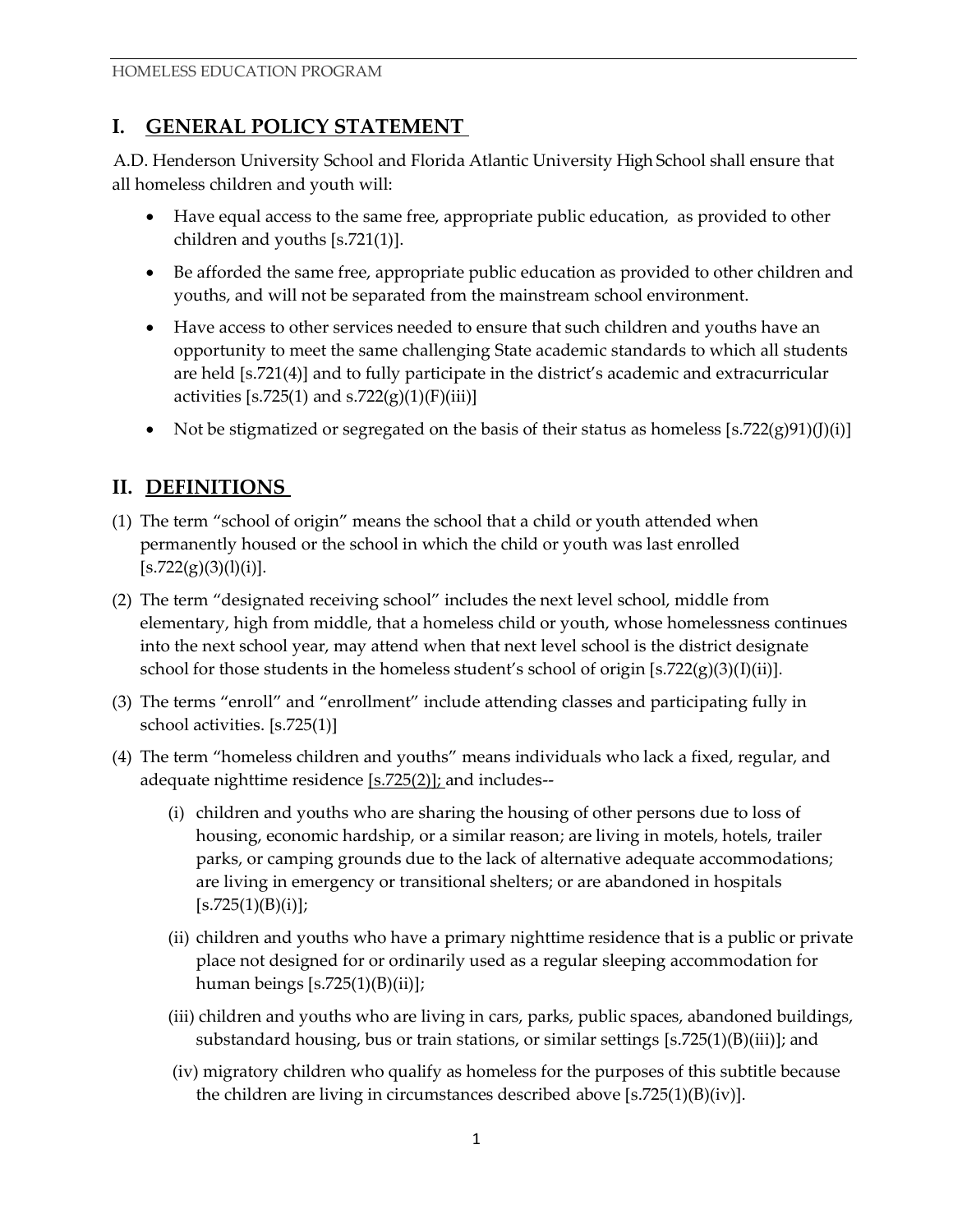- (5) The terms "local educational agency" and "State educational agency" have the meanings given such terms in section 8101 of the Elementary and Secondary Education Act of 1965.
- (6) The term "unaccompanied homeless youth" includes a homeless child or youth not in the physical custody of a parent or guardian.
- (7) The term "eligible school" is the school of origin, the school zoned for the address where the student is temporarily residing, or another school which students residing in that attendance zone are eligible to attend  $[s.722(g)(3)(A)]$

## **III. ENROLLMENT**

- (A) The District shall serve each homeless child or youth according to the child's or youth's best interest-
	- (i) continue the child's or youth's education in the school of origin for the duration of homelessness  $[s.722(g)(3)(A)(i)(I)]$ 
		- (I) in any case in which a family becomes homeless between academic years or during an academic year  $[s.722(g)(3)(A)(i)(l)]$ ; and
		- (II) for the remainder of the academic year, if the child or youth becomes permanently housed during an academic year; or
	- (ii) enroll the child or youth in any public school that non-homeless students, who live in the attendance area in which the child or youth is actually living, are eligible to attend.
- (B) The District shall keep the child or youth in the school of origin if it is in the child's or youth's best interest, except when doing so is contrary to the request of the child's or youth's parent or guardian, or (in the case of an unaccompanied youth) the youth  $[s.722(g)(3)(B)(i)]$ ;
- (C) The District shall consider student-centered factors to determine a placement that is in the student's best interest, when considering placement in a school other than the child's or youth's school of origin.
- (D) The District shall remove barriers to enrolling and retaining homeless children and youths immediately [s.  $722(g)(1)(J)$ ], even if they cannot produce records or otherwise meet enrollments  $[s.722(g)(3)(C)(i)]$ , such as:
	- previous academic records  $[s.722(g)(3)(C)(i)$  and  $s.722(g)(1)(H)(i);$
	- immunization and other health records  $[s.722(g)(3)(C)(i)$  and  $s.722(g)(3)(H)(i)]$ ;
	- birth certificate  $[s.722(g)(3)(D)$  and  $s.722(g)(1)(H)(iii)$ ;
	- proof of residency  $[s.722(g)(3)(C)(i)$  and  $s.722(g)(1)(H)(ii)]$ ;
	- guardianship  $[s.722(g)(1)(H)(iv)]$ ;
	- Uniform or dress code requirements  $[s.722(g)(1)(H)(v);$
	- Outstanding fees, fines, or absences [s.722(g)(1)(I)]
	- other required documentation [s.722(g)(1)(H)(iii) and s.722(g)(3)(C)(i)(I)];
- (E) The District shall enroll the homeless child or youth, even if the child missed an application or enrollment deadline during any period of homelessness [s.722(g)(3)(A)(i)(II)].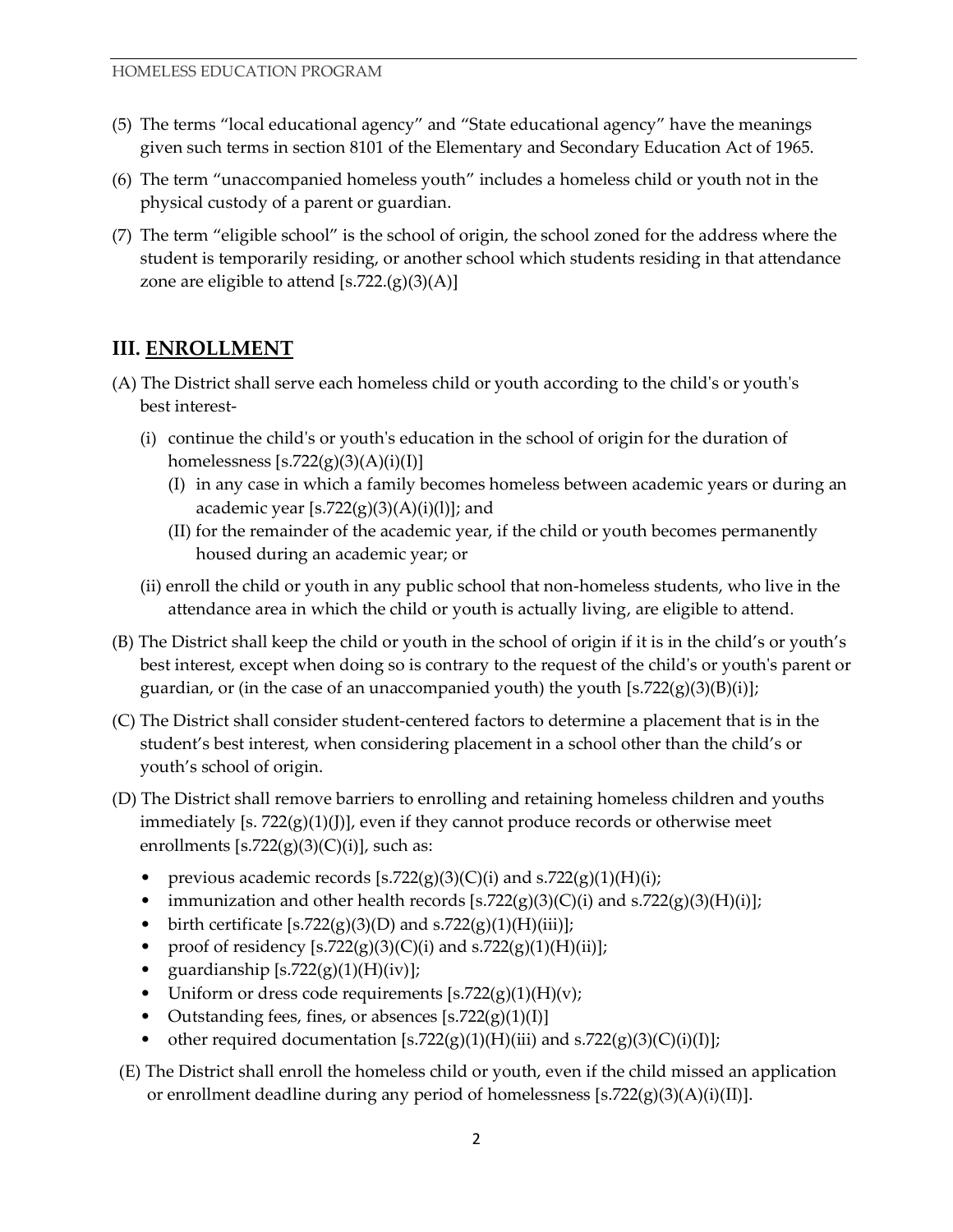#### **IV. FULL PARTICIPATION AND COMPARABLE SERVICES**

(A) The District/School shall ensure the following:

- a. a homeless student who becomes permanently housed during the academic year, may remain at their school of origin for the remainder of the academic year and continue to receive all McKinney-Vento Act benefits.
- b. children and youths experiencing homelessness, and who meet the relevant eligibility criteria, will have access to all available academic and extracurricular activities for which they meet relevant eligibility criteria  $[s.722(g)(1)(F)(iii)]$ ;
- c. unaccompanied homeless high school youth will receive counseling to prepare and improve their readiness for postsecondary education  $[s.722(g)(1)(K)]$ ;
- d. each homeless child or youth to be assisted under this subtitle shall be provided services comparable to services offered to non-homeless students in their school, including the following  $[s.722(g)(4)]$ :
	- (i) Transportation services.  $[s.722(g)(4)(A)]$
	- (ii) Educational services for which the child or youth meets the eligibility criteria, such as services provided under Title I of the Elementary and Secondary Education Act of 1965 (20 U.S.C. 6301 et seq.) , educational programs for children with disabilities, and educational programs for English learners. [s.722(g)(4)(B)]
	- (iii) Programs in career and technical education.[s.722 $(g)(4)(C)$ ]
	- (iv) Programs for gifted and talented students  $[s.722(g)(4)(D)].$
	- (v) School nutrition programs  $[s.722(g)(4)(E)].$

#### **V. COORDINATION PLAN**

(A) In the event that the District receives assistance under this subtitle, it shall coordinate--

- (i) the provision of services under this subtitle with local social services agencies and other agencies or entities providing services to homeless children and youths and their families
- (ii) transportation, transfer of school records, and other inter-district activities, with other local educational agencies.

(B) The District/School shall—

- (i) ensure that homeless children and youths are promptly identified [s.  $722(g)(1)(J)$ ];
- (ii) ensure that all homeless children and youths have access to, and are in reasonable proximity to, available education and related support services; and
- (iii) raise the awareness of school personnel and service providers of the effects of short-term stays in a shelter and other challenges associated with homelessness.
- (C) For children and youths who are to be assisted both under this subtitle, and under the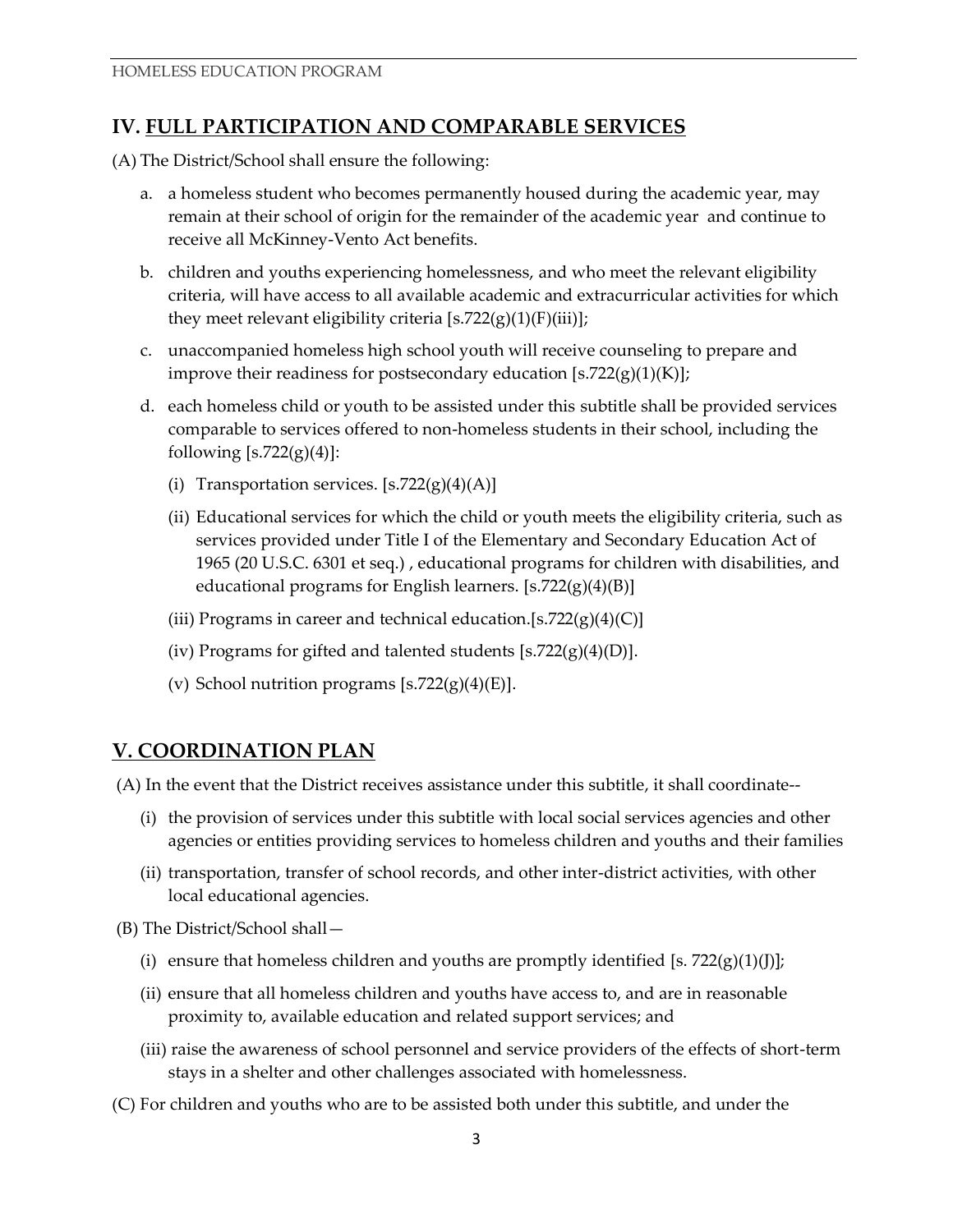Individuals with Disabilities Education Act (20 U.S.C. 1400 et seq.) or section 504 of the Rehabilitation Act of 1973 (29 U.S.C. 794), the district shall coordinate the provision of services under this subtitle with the provision of programs for children with disabilities served by the district and other involved local educational agencies.

## **VI. STUDENT RECORDS**

(A) The district/school shall ensure that records will be:

- a. maintained for each homeless child or youth, including;
	- (i) immunization or other required health records.
	- (ii) academic records;
	- (iii)guardianship records; and
	- (iv)evaluations of special services  $[s.722(g)(3)(D)]$
- b. made available, in a timely fashion, when a child or youth enters a new school  $[s.722(g)(3)(D)(i)]$
- c. held confidential in a manner consistent with section 444 of the General Education Provision Act (20 U.S.C 123g) [s.722(g)(3)(D)(ii)]; and
- d. treated as a student education record, and shall not be deemed to be directory information, under section 444 of the General Education Provisions Act (20 U.S.C 1232g)  $[s.722(g)(3)(G)]$

## **VII. TRANSPORTATION**

The District shall ensure that:

- (a) Transportation to and from a child's or youth's school of origin will be provided or arranged, at the request of the parent of guardian, or in the case of an unaccompanied child or youth, the districts designated liaison for homeless children and youth [s.  $722(g)(1)(J)(iii)$ ].
- (b) When the child's or youth's living arrangements are in an area served by another school district (district of residence), this school district (district of service) will coordinate with the district of residence to agree upon a method to apportion the responsibility and costs for providing the child or youth with transportation to and from the school of origin  $[s.722(g)(1)(J)(iii)(II)]$

## **VIII. DISPUTES: ELIGIBILITY, SCHOOL SELECTIONS, ENROLLMENT**

- (A) When considering placement in a school other than the child's or youth's school of origin, the District will consider student-centered factors to determine a placement that is in the student's best interest.
- (B) When the district determines that a placement other than the school of origin is in the best interest, the district will provide the parent, guardian or unaccompanied homeless youth with  $[s.722(g)(3)(B)(iii)]$ :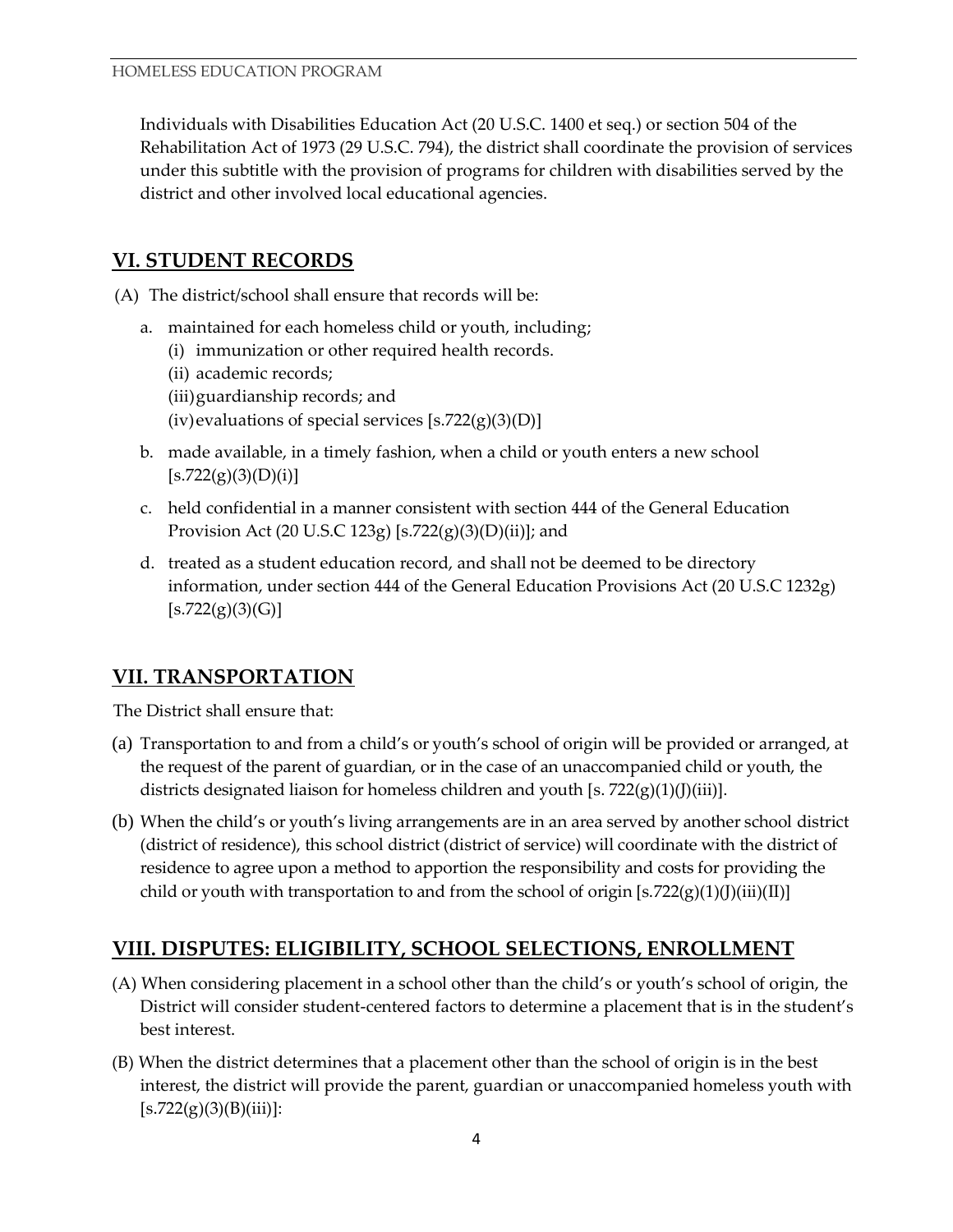- (i) a written explanation  $[s.722(g)(3)(B)(iii)]$ ;
- (ii) in a manner and form understandable to the parent, guardian or unaccompanied youth  $[s.722(g)(3)(B)(iii)];$
- (iii) information on the right to appeal the placement determination  $[s.722(g)(3)(B)(iii)]$
- (C) If a dispute arises over eligibility, or school selection or enrollment in a school--
	- (i) the child or youth shall be immediately enrolled in the school in which enrollment is sought, pending final resolution of the dispute, including all available appeals  $[s.722(g)(3)(E)(i)];$
	- (ii) the parent or guardian of the child or youth or (in the case of an unaccompanied youth) the youth shall be provided with a written explanation of any decisions related to school selection or enrollment made by the school or district including the rights of the parent, guardian, or unaccompanied youth to appeal such decisions  $[s.722(g)(3)(E(ii))$ ;
	- (iii) the parent, guardian, or unaccompanied youth shall be referred to the district's designated homeless liaison, who shall carry out the dispute resolution process as expeditiously as possible after receiving notice of the dispute  $[s.722(g)(3)(E)(iii)]$ ; and
	- (iv) in the case of an unaccompanied youth, the liaison shall ensure that the youth is immediately enrolled in the school in which the youth seeks enrollment pending resolution of such dispute.

#### **IX. THE DISTRICT/SCHOOL LIAISON**

- The district will designate an appropriate staff person able to carry out the duties described in the McKinney-Vento Act, as the district's liaison for homeless children and youth [s. 722(g)(1)(J)(ii)]
- (A) DUTIES- The liaison for homeless children and youths, designated shall ensure that--
	- (i) homeless children and youths are identified by school personnel through outreach and coordination activities with other entities and agencies;
	- (ii) homeless children and youths are enrolled in, and have a full and equal opportunity to succeed in, schools of that local educational agency;
	- (iii) homeless families and homeless children and youths have access to and receive educational services for which such families, children, and youths are eligible, including early intervention services under part C of the Individuals with Disabilities Education Act (20 U.S.C. 1431 et seq.),;
	- (iv) homeless families and homeless children and youths receive referrals to health care services, dental services, mental health and substance abuse services, housing services, and other appropriate services;
	- (v) the parents or guardians of homeless children and youths are informed of the educational and related opportunities available to their children and are provided with meaningful